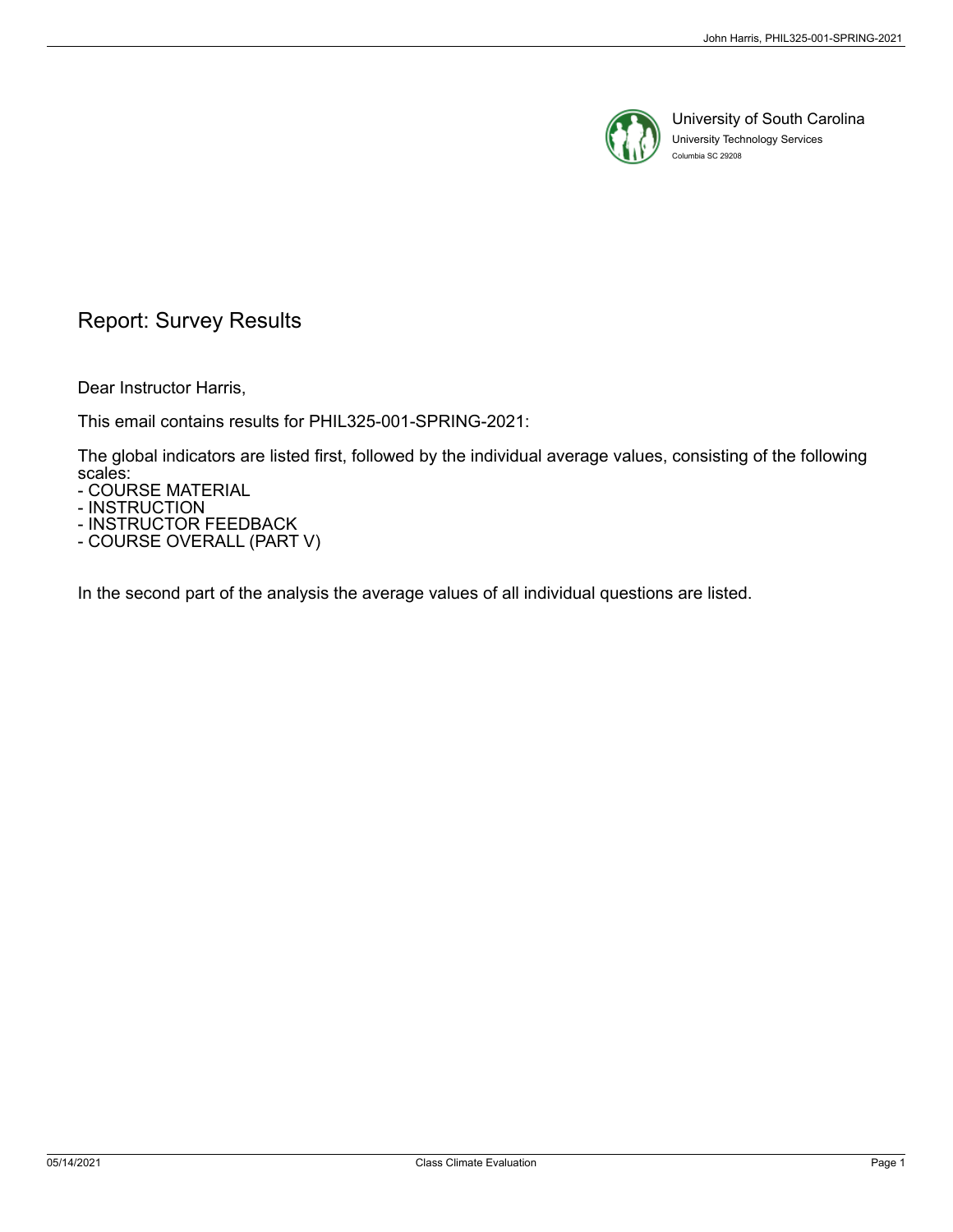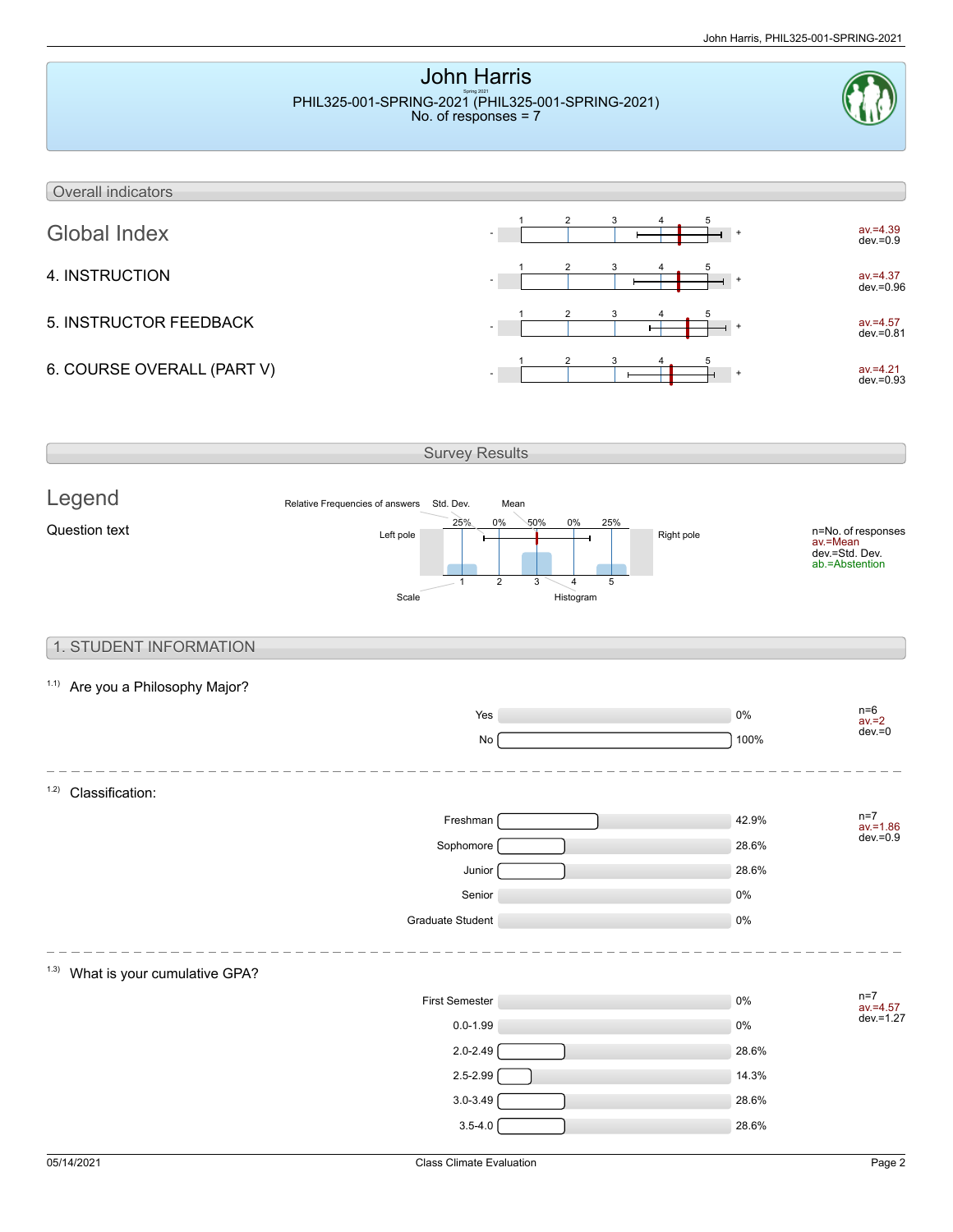n=7 av.=2.29 dev.=1.25

### $1.4$ ) What is your anticipated grade in this course?



#### 2. COURSE FUNDAMENTALS

| 2.1)  | The instructor clearly stated the instructional<br>objectives of the course.                                                                                                                                                                                                                   | Strongly<br>Disagree | 0%                 | 0%                   | 0%             |                                  | 28.6% 71.4% | Strongly<br>Agree   | $n=7$<br>$av = 4.71$<br>$dev = 0.49$             |
|-------|------------------------------------------------------------------------------------------------------------------------------------------------------------------------------------------------------------------------------------------------------------------------------------------------|----------------------|--------------------|----------------------|----------------|----------------------------------|-------------|---------------------|--------------------------------------------------|
| 2.2)  | The instructor clearly stated the method by which<br>your final grade would be determined.                                                                                                                                                                                                     | Strongly<br>Disagree | $\mathbf{1}$<br>0% | $\overline{2}$<br>0% | 3<br>0%        |                                  | 28.6% 71.4% | Strongly<br>Agree   | $n=7$<br>$av = 4.71$<br>$dev = 0.49$             |
|       |                                                                                                                                                                                                                                                                                                |                      | 1                  | $\mathfrak{p}$       | 3              |                                  | 5           |                     |                                                  |
| (2.3) | The instructor clearly explained any special<br>requirements of attendance which differ from the<br>attendance policy of the University.                                                                                                                                                       | Strongly<br>Disagree | 0%                 | 0%                   | 14.3%          | 0%                               | 85.7%       | Strongly<br>Agree   | $n=7$<br>$av = 4.71$<br>$dev = 0.76$             |
|       |                                                                                                                                                                                                                                                                                                |                      |                    | $\overline{2}$       | 3              |                                  |             |                     |                                                  |
| 2.4)  | The instructor clearly graded and returned the<br>student's written work (e.g., examinations and<br>papers) in a timely manner.                                                                                                                                                                | Strongly<br>Disagree | 0%                 | 0%                   | 0%             | 28.6%                            | 71.4%       | Strongly<br>Agree   | $n=7$<br>$av = 4.71$<br>$dev = 0.49$             |
|       |                                                                                                                                                                                                                                                                                                |                      | 1                  | $\mathfrak{p}$       | 3              |                                  |             |                     |                                                  |
| 2.5)  | The instructor met the class regularly and at the<br>scheduled times.                                                                                                                                                                                                                          | Strongly<br>Disagree | 0%                 | 0%                   | 14.3%          | 0%                               | 85.7%       | Strongly<br>Agree   | $n=7$<br>$av = 4.71$<br>$dev = 0.76$             |
|       |                                                                                                                                                                                                                                                                                                |                      |                    | $\overline{2}$       | 3              | $\overline{4}$                   | 5           |                     |                                                  |
| 2.6)  | The instructor scheduled a reasonable number of<br>office hours per week.                                                                                                                                                                                                                      | Strongly<br>Disagree | 0%                 | 0%<br>$\overline{2}$ | 0%<br>3        | 14.3%<br>$\overline{\mathbf{A}}$ | 85.7%       | Strongly<br>Agree   | $n=7$<br>$av = 4.86$<br>$dev = 0.38$             |
| 2.7)  | The instructor was available outside the classroom.<br>(In selecting your rating, consider the instructor's<br>availability via established office hours,<br>appointments, and other opportunities for face-to-<br>face interaction as well as via telephone, e-mail, fax<br>and other means). | Strongly<br>Disagree | 0%                 | 0%                   | $\overline{2}$ | 14.3%                            | 85.7%       | Strongly<br>Agree   | $n=7$<br>$av = 3.86$<br>$dev = 0.38$             |
| (2.8) | If web sites, Blackboard, or other Internet resources<br>were a part of this course, to what extent did they<br>enhance or detract from your learning experience in<br>the course.                                                                                                             | Greatly<br>Detracted | 0%<br>1            | 0%<br>$\overline{2}$ | 16.7%<br>3     | 50%<br>$\overline{\mathbf{A}}$   | 33.3%<br>5  | Greatly<br>Enhanced | $n=6$<br>$av = 4.17$<br>$dev = 0.75$<br>$ab = 1$ |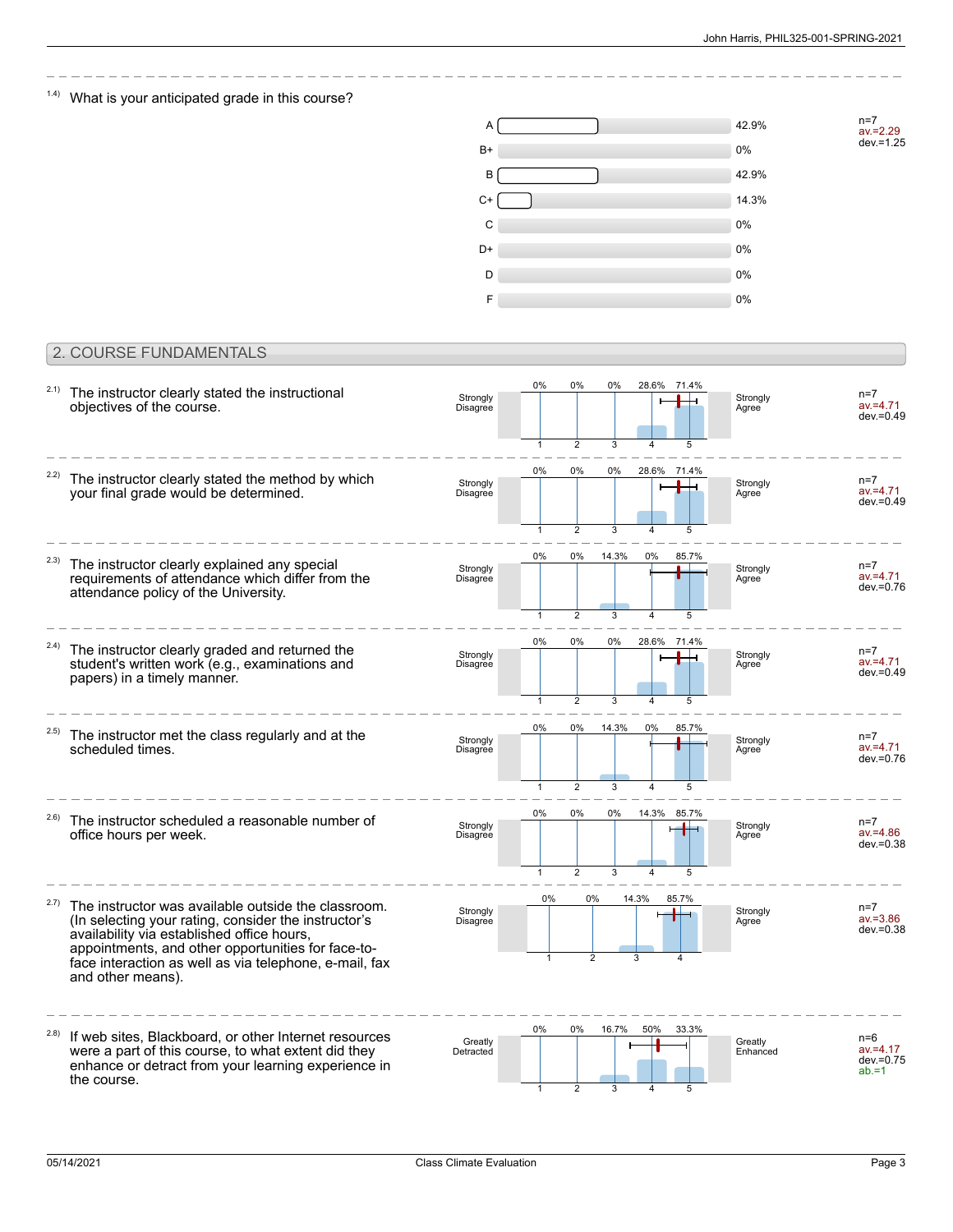#### 3. COURSE MATERIAL 0% 28.6% 0% 14.3% 57.1% 3.1) How helpful were the readings in contributing to the  $n=7$ Not at all Very helpful av.=4.29 course objectives? helpful dev.=0.95 3 5  $\mathfrak{D}$ 1 4 0% 0% 14.3% 71.4% 14.3% 3.2) Related to my other courses, the material covered n=7 Very Very Hard av.=3.14 was: Easy  $dev = 0.9$ 3  $\overline{A}$ 5 1 2  $\frac{1}{2}$ 14.3% 71.4% 0% 0% 14.3%  $3.3)$  Related to my other courses, the workload was: n=7 Very Easy Very Hard av.=3.14  $dev = 0.9$ 3 5 1 2 4 4. INSTRUCTION 0% 0% 0% 28.6% 71.4%  $4.1)$  The instructor was well prepared for class. n=7 ட Strongly Disagree Strongly Agree av.=4.71  $dev = 0.49$ 5 1 2 3 4 0% 14.3% 0% 42.9% 42.9%  $4.2$ ) The instructor presented the material clearly. n=7 av.=4.14  $\overline{a}$ Strongly Disagree Strongly Agree dev.=1.07  $\overline{2}$ 3 4 5 1 0% 14.3% 14.3% 0% 71.4% 4.3) The instructor used class time productively and  $n=7$ Strongly Disagree Strongly Agree av.=4.29 effectively. dev.=1.25 5 3 5 4 1 0% 14.3% 14.3% 57.1% 14.3% 4.4) The instructor was enthusiastic and engaging.  $n=7$ Strongly Strongly av.=4.14 Disagree Agree  $d$ ev =1.21  $\overline{2}$ 3  $\overline{4}$ 5 1 0% 0% 14.3% 14.3% 71.4% 4.5) The instructor was receptive and responsive to n=7 **Strongly** Strongly Disagree av.=4.57 student questions and comments. Agree dev.=0.79 2 3 4 5 1

#### 5. INSTRUCTOR FEEDBACK

| 5.1) | The instructor's comments on work were helpful. | Strongly<br>Disagree | 0%    | 0%<br>2                   | 0%<br>3      | 4      | 28.6% 71.4%<br>5      | Strongly<br>Agree | $n=7$<br>$av = 4.71$<br>$dev = 0.49$ |
|------|-------------------------------------------------|----------------------|-------|---------------------------|--------------|--------|-----------------------|-------------------|--------------------------------------|
| 5.2) | The instructor's evaluation of work was fair.   | Strongly<br>Disagree | 14.3% | 0%                        | 14.3%        | 0%     | 71.4%                 | Strongly<br>Agree | $n=7$<br>$av = 4.14$<br>$dev = 1.57$ |
| 5.3) | The instructor treated students with respect.   | Strongly<br>Disagree | 0%    | $\overline{2}$<br>0%<br>2 | 3<br>0%<br>3 | 4<br>4 | 5<br>14.3% 85.7%<br>5 | Strongly<br>Agree | $n=7$<br>$av = 4.86$<br>$dev = 0.38$ |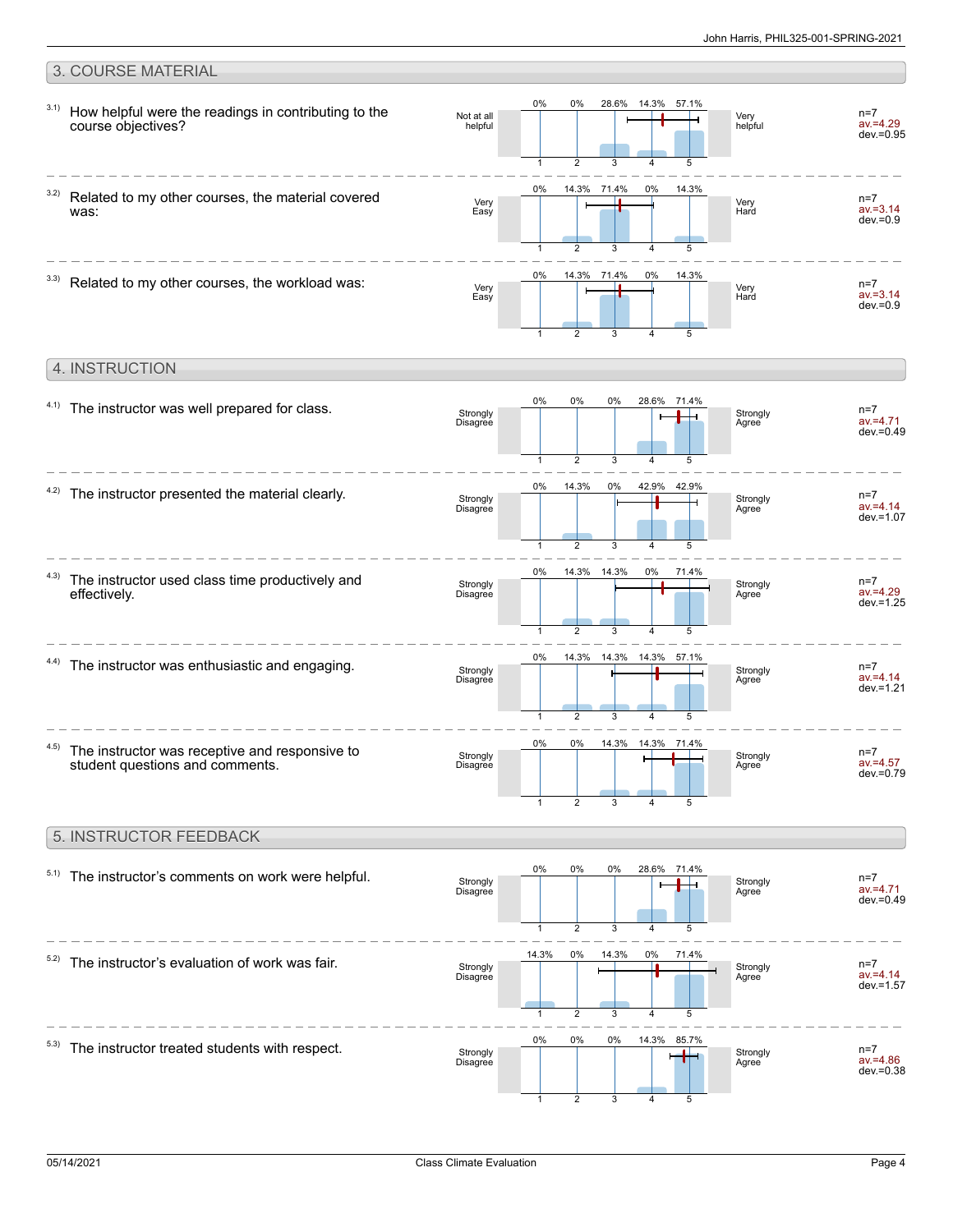#### 6. COURSE OVERALL (PART V) 0% 0% 28.6% 28.6% 42.9% 6.1) How would you rate this course compared to other Very Poor **The Human Human Human Human Human Excellent** av.=4.14 dev.=0.9 courses? 1 2 3 5 4  $\frac{1}{2}$  $- - - -$ 0% 0% 28.6% 14.3% 57.1% 6.2) How would you rate this instructor compared to other Very Poor **Acceleration Contact Contact Contact Contact Contact Contact Contact Contact Contact Contact Contact Contact Contact Contact Contact Contact Contact Contact Contact Contact Contact Contact Contact Contact Contac** av.=4.29 dev.=0.95 instructors? 3 51 2 4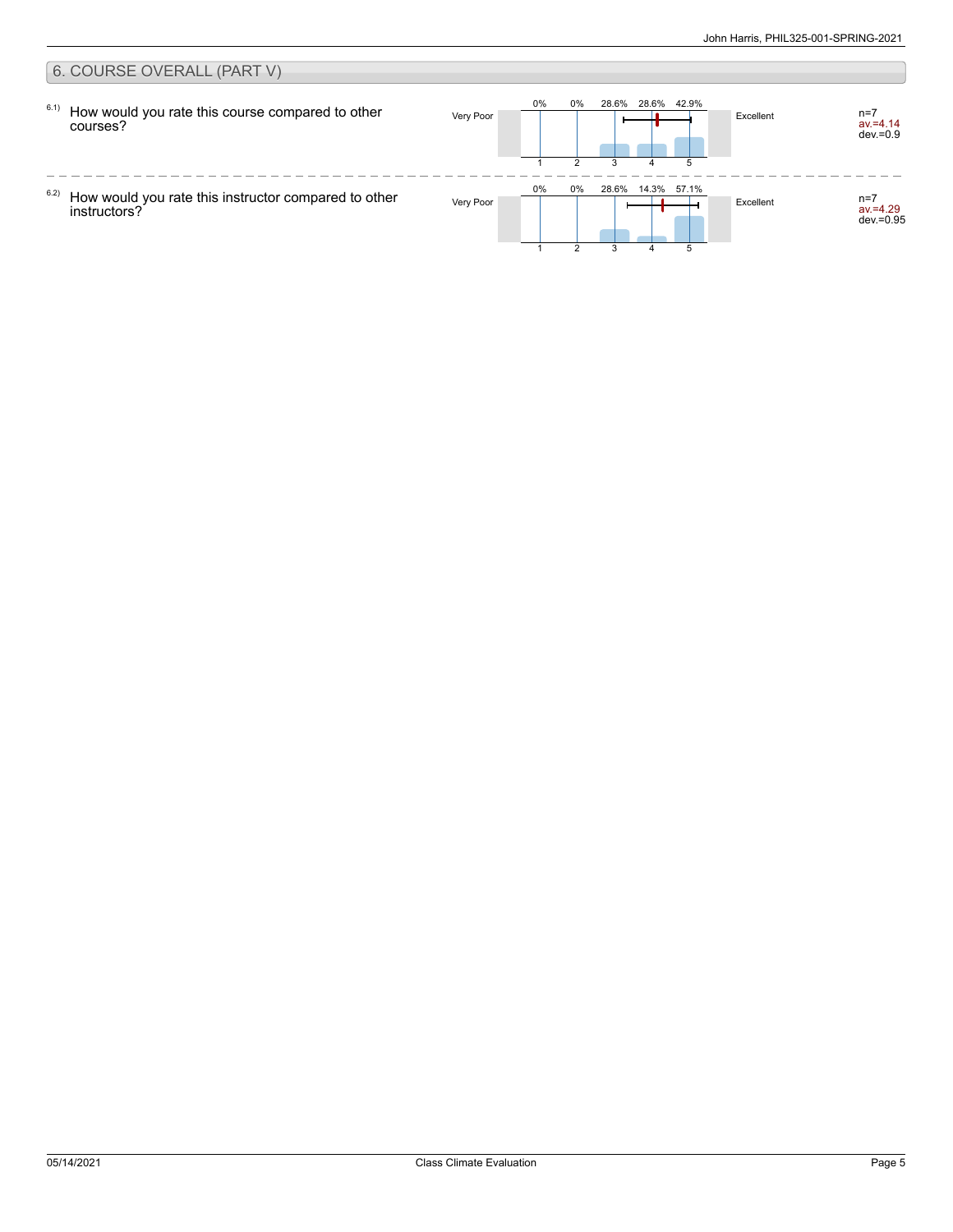n=7 av.=4.71 md=5.00 dev.=0.49

n=7 av.=4.71 md=5.00 dev.=0.49

n=7 av.=4.71 md=5.00 dev.=0.76

n=7 av.=4.71 md=5.00 dev.=0.49

n=7 av.=4.71 md=5.00 dev.=0.76

n=7 av.=4.86 md=5.00 dev.=0.38

n=7 av.=3.86 md=4.00 dev.=0.38

 $n=6$  av $=4.17$  md=4.00 dev $=0.75$ 

# Profile

Strongly<br>Agree

Strongly<br>Agree

Strongly<br>Agree

Strongly<br>Agree

Strongly<br>Agree

Strongly<br>Agree

Strongly<br>Agree

Greatly<br>Enhanced

Subunit: Philosophy

Name of the course: (Name of the survey)

Name of the instructor: John Harris PHIL325-001-SPRING-2021

> **Strongly** Disagree

**Strongly** Disagree

Strongly **Disagree** 

**Strongly Disagree** 

**Strongly Disagree** 

**Strongly Disagree** 

**Strongly Disagree** 

**Greatly** Detracted

Values used in the profile line: Mean

#### 2. COURSE FUNDAMENTALS

- 2.1) The instructor clearly stated the instructional objectives of the course.
- <sup>2.2)</sup> The instructor clearly stated the method by which your final grade would be determined.
- 2.3) The instructor clearly explained any special requirements of attendance which differ from the attendance policy of the University.
- <sup>2.4)</sup> The instructor clearly graded and returned the student's written work (e.g., examinations and papers) in a timely manner.
- 2.5) The instructor met the class regularly and at the scheduled times.
- 2.6) The instructor scheduled a reasonable number of office hours per week.
- 2.7) The instructor was available outside the classroom. (In selecting your rating, consider the instructor's availability via established office
- 2.8) If web sites, Blackboard, or other Internet resources were a part of this course, to what extent did they enhance or detract from your

#### 3. COURSE MATERIAL

|      | 3.1) How helpful were the readings in contributing<br>to the course objectives? | Not at all<br>helpful |  | Very<br>helpful | $n=7$ | $av = 4.29$ | $md=5.00$   | dev.=0.95 |
|------|---------------------------------------------------------------------------------|-----------------------|--|-----------------|-------|-------------|-------------|-----------|
| 3.2) | Related to my other courses, the material<br>covered was:                       | Very<br>Easy          |  | Very<br>Hard    | $n=7$ | $av = 3.14$ | $md=3.00$   | dev.=0.90 |
| 3.3) | Related to my other courses, the workload<br>was:                               | Very<br>Easy          |  | Very<br>Hard    | $n=7$ | $av = 3.14$ | $md = 3.00$ | dev.=0.90 |

#### 4. INSTRUCTION

- 4.1) The instructor was well prepared for class. Strongly
- 4.2) The instructor presented the material clearly. Strongly
- 4.3) The instructor used class time productively and effectively.
- 4.4) The instructor was enthusiastic and engaging. Strongly
- 4.5) The instructor was receptive and responsive to student questions and comments.



| Strongly<br>Agree | $n=7$ | $av = 4.71$ | $md=5.00$   | $dev = 0.49$ |
|-------------------|-------|-------------|-------------|--------------|
| Strongly<br>Agree | $n=7$ | $av = 4.14$ | $md=4.00$   | $dev = 1.07$ |
| Strongly<br>Agree | $n=7$ | $av = 4.29$ | $md=5.00$   | $dev = 1.25$ |
| Strongly<br>Agree | $n=7$ | $av = 4.14$ | $md = 5.00$ | $dev = 1.21$ |
| Strongly<br>Agree | $n=7$ | $av = 4.57$ | $md=5.00$   | dev.=0.79    |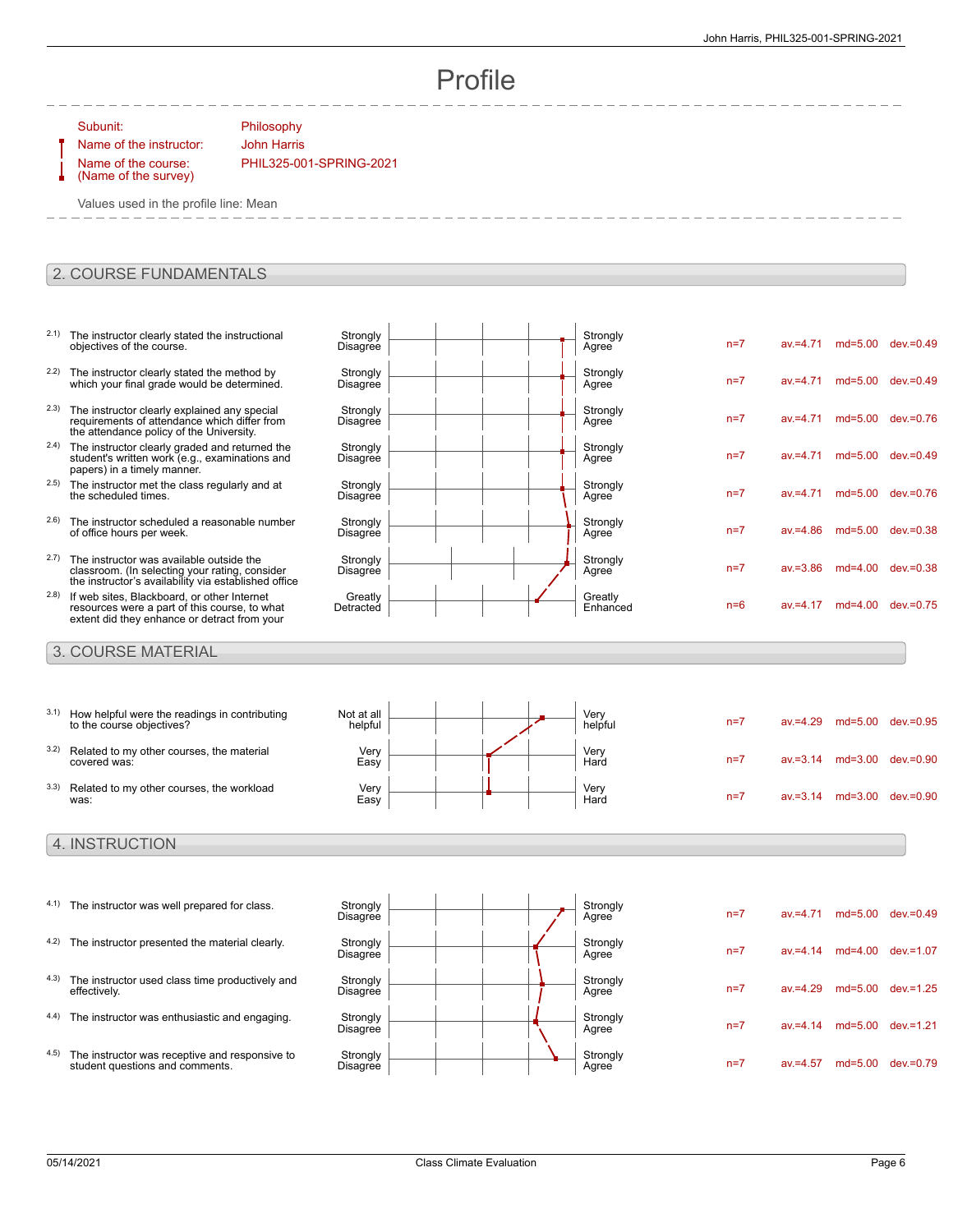### 5. INSTRUCTOR FEEDBACK

| 5.1) | The instructor's comments on work were<br>helpful.           | Strongly<br><b>Disagree</b> |  | Strongly<br>Agree | $n=7$ | $av = 4.71$ | $md=5.00$ | dev.=0.49 |
|------|--------------------------------------------------------------|-----------------------------|--|-------------------|-------|-------------|-----------|-----------|
| 5.2) | The instructor's evaluation of work was fair.                | Strongly<br>Disagree        |  | Strongly<br>Agree | $n=7$ | $av = 4.14$ | $md=5.00$ | dev.=1.57 |
| 5.3) | The instructor treated students with respect.                | Strongly<br>Disagree        |  | Strongly<br>Agree | $n=7$ | $av = 4.86$ | md=5.00   | dev.=0.38 |
|      | 6. COURSE OVERALL (PART V)                                   |                             |  |                   |       |             |           |           |
|      |                                                              |                             |  |                   |       |             |           |           |
| 6.1) | How would you rate this course compared to<br>other courses? | Very Poor                   |  | Excellent         | $n=7$ | $av = 4.14$ | $md=4.00$ | dev.=0.90 |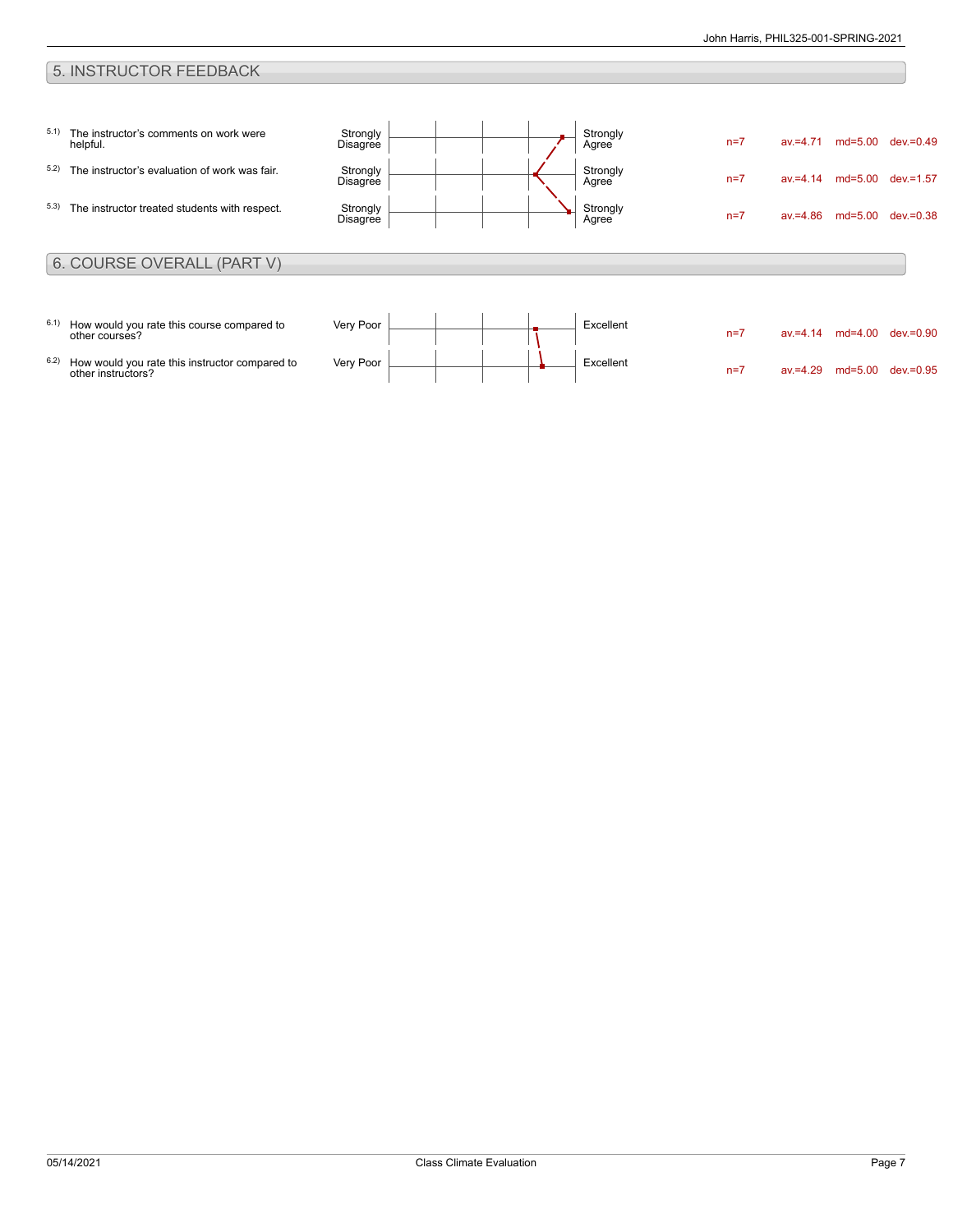# Profile Line for Indicators